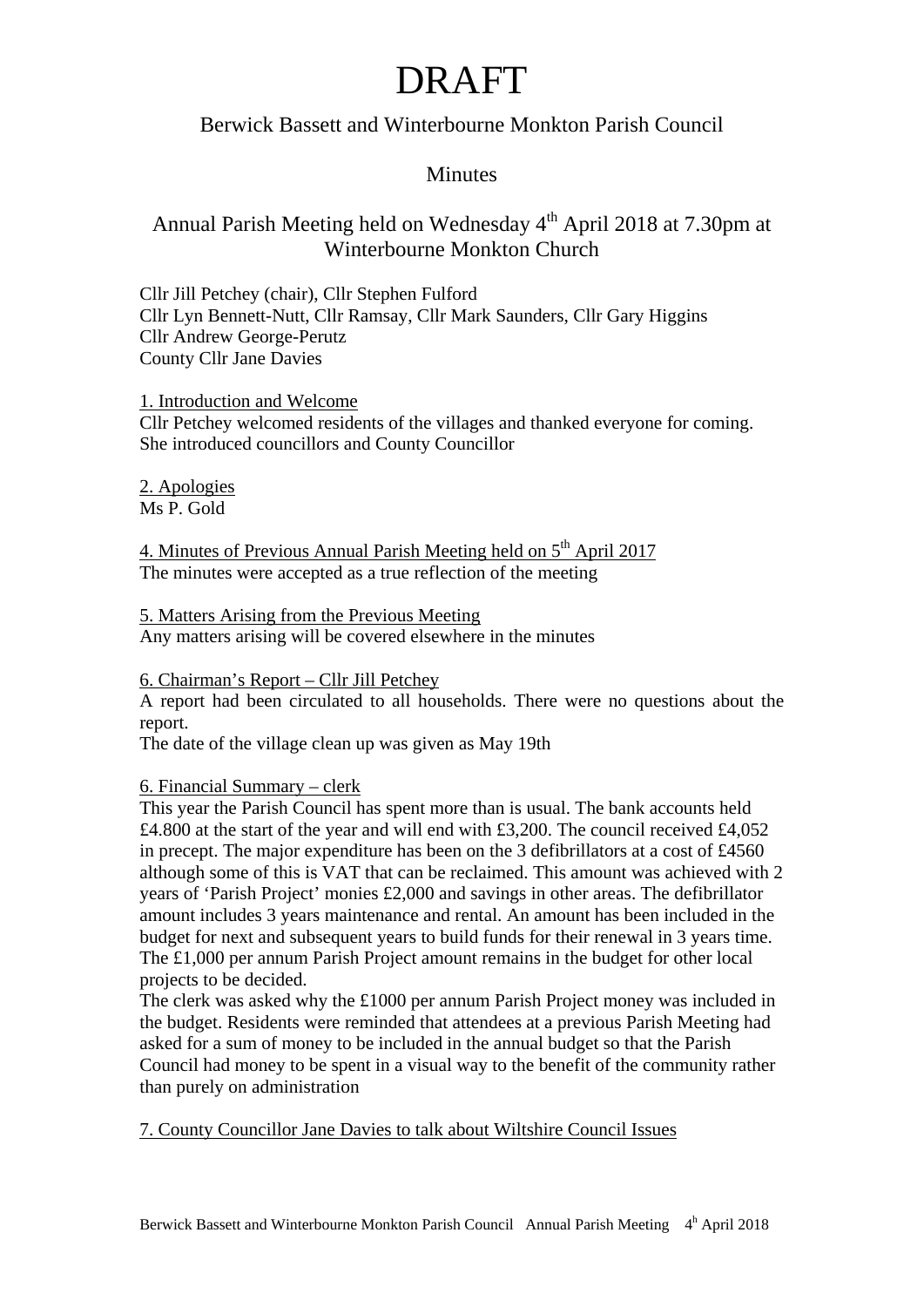Cllr Davies advised the meeting that local Government was receiving significantly less funds. Over the next 4 years there will be a 49 million pounds deficit. Wiltshire Council needs to save money by only performing statutory duties

More decision making will be delegated to the Area Boards and in subsequent years they will have control over larger sums of money. Roads and other transport issues will be delegated to Community Area Transport Group. They will have the power to match fund local projects. Parish Councils must pay 25% of all transport projects in their area. Cllr Davies confirmed that the A4361 between Avebury and Swindon is being resurfaced in parts but not in Winterbourne Monkton or Berwick Bassett. Parish Stewards are currently only filling potholes. These are temporary repairs until large machinery can complete the work.

Cllr Davies advised that a number of officers from Wiltshire Council had ben transferred to work in Salisbury because of the administration needed in the clean up following the nerve agent incident

Jane Davies's areas of responsibilities on Wiltshire Council involve adults and children with Special Educational Needs

In answer to questions Cllr Davies said that should the A4361 be surfaced in Winterbourne Monkton then the rumble strips could be taken out if required. Speed limit reductions rules are set by Central Government not Wiltshire Council. A resident asked if the road to Windmill House could be resurfaced. He was advised that the road from the A4361 is a private road and the responsibility of the landowner, thought to be East Farm. Only the junction with A4361 is the responsibility of Wiltshire Council. It was noted that when the snow drifts were cleared from the A4361 the road junction to Windmill Hill was blocked more severely by the snow and took some days to clear

Cllr Davies complemented Parish Councillors on their recent work and persistence which had resulted in getting work done for example in the bollards outside Cherry Tree Lodge

#### 8. Installation of Defibrillators

The defibrillators have ben ordered and paid for and will be installed in approximately 6 weeks time. Training will be available, potentially on an annual basis. Training is not essential in order to use the defibrillators as their use is self explanatory. The defibrillators will be installed at Rathgael House and near the church in Winterbourne Monkton and at Manor Farm in Berwick Bassett

#### 9. Update on new Community Facilities

The Manor Farm development in Winterbourne Monkton will create 12 new houses including 3 'affordable' homes. The affordable housing is not required to be built until 4 homes are built and occupied. A community building is to be erected on what was the ménage by the stables. It is not required to be built until 8 homes are built and occupied. The building will be 19 by 6 metres and have a kitchen and toilets. There will be 18 car parking spaces in a locked 'grasscreted' car park. The Parish Council will have responsibility for administration of the hall. There is £20,000 for management support which may be used prior to construction in order to create a more energy efficient building. A sub committee of councillors and residents will be formed to ensure best use is made of the monies and that the finished facility most closely fits the needs of the community. There is also an amount of £28,000 for